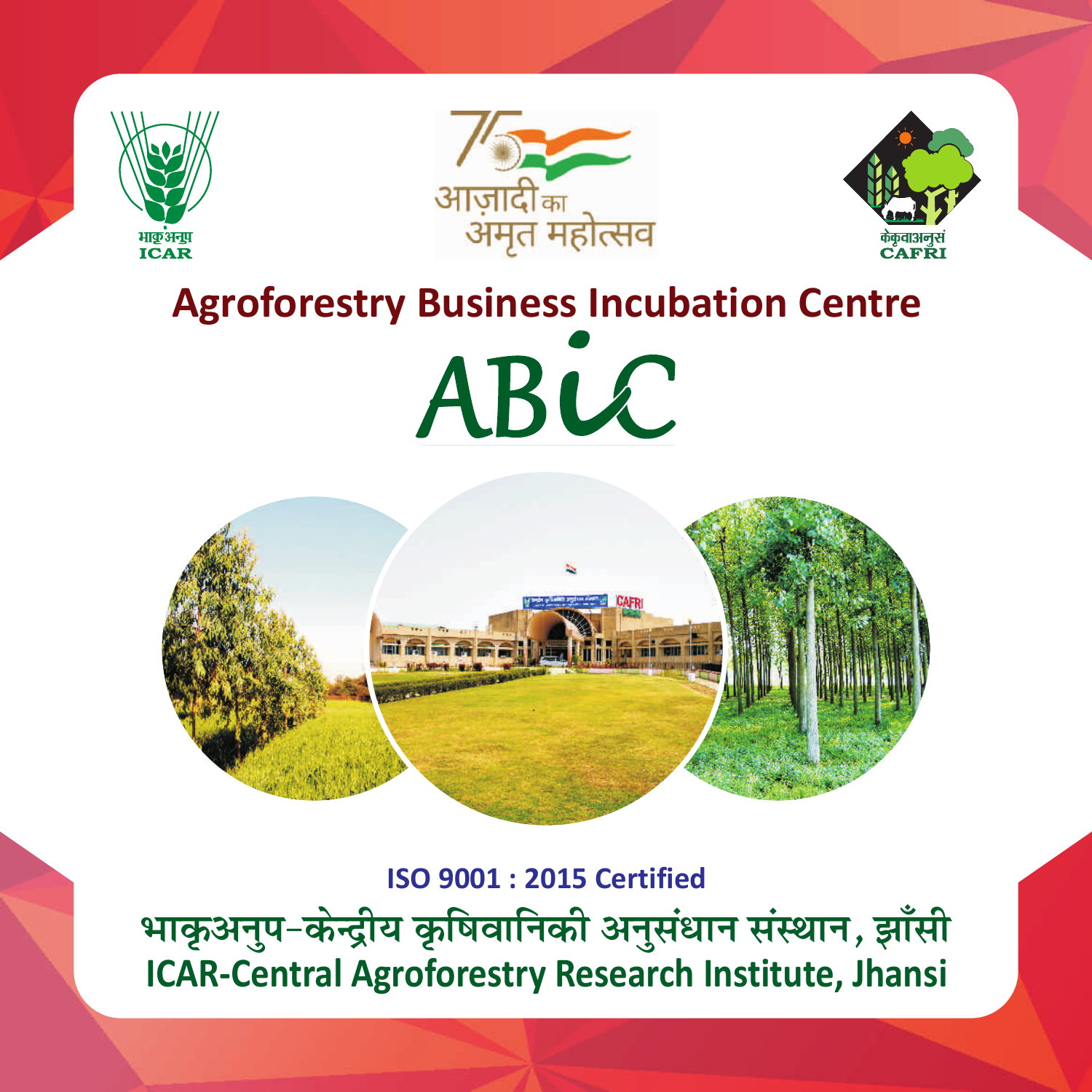ICAR-Central Agroforestry Research Institute (ICAR-CAFRI) is a multidisciplinary premier research institute of the Indian Council of Agricultural Research (ICAR) with a major focus on integrating trees, crops and livestock on the same farmland. The Institute is in Jhansi, Uttar Pradesh, India and has a total area of 254.859 acre (214.079 research farm and 40.78 office & residential area). CAFRI has developed robust agroforestry models and package of practices for all 15 agro-climatic conditions enabling and performing agroforestry amongst small and marginal farmers, and also provides technical backstopping to the States and stakeholders.

Institute Technology Management Unit (ITMU) of CAFRI facilitates incubation of new startup/ entrepreneurs and enterprises for innovation technologies by providing need based physical, technical, business and networking support, facilities and services to test and validate their venture before successful establishment of enterprises, IP/deemed IP and transfer/commercialization of technologies in agroforestry and allied sectors.

# **Objectives of**

- 
- · Business Incubation · Product/Technology Registration
- - · Intellectual Property Right · Human Resource Development

#### **Vision**

To enable universal business ecosystem centers across agroforestry for self-resilience.

#### **Mission**

Establish a sustainable innovation and entrepreneurship ecosystem through agroforestry business incubation, technology commercialization, capacity building and outreach programmes, for developing original solutions for challenging issues, growth of start-ups and inventions in agricultural inputs, products and managerial practices for the benefit of various stakeholders in agroforestry business.

## **Strategy**

#### Sensitization— Ideation— Acceleration — Competition

- $1.$  ABiC is the right place where stakeholders are sensitized and to know what they ideally want to achieve in their professional life
- . To initiate a good business idea, nurture and establish a unit to promote agroforestry
- . Acceleration to identify and fulfil a need by creating value for the stakeholders and provide them a platform to launch a successful business venture
- . To strengthen the stakeholders to become self-reliant to generate income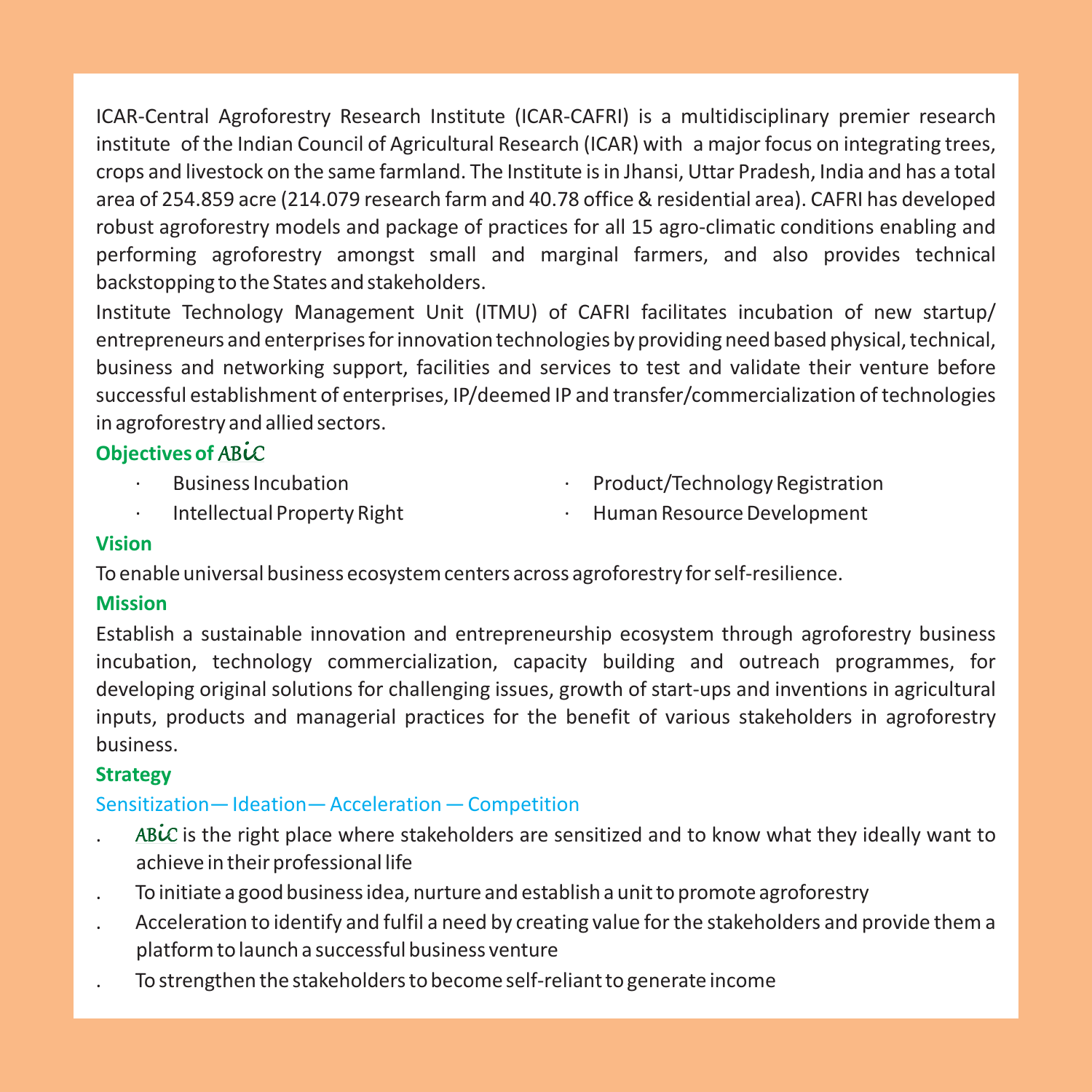challenges To generate/provide innovative solutions to meet local and global agriculture and business



#### **Services**

.

- Support to create new agroforestry-based startups and business enterprises
- Facilitation of company formation
- Technical consultancy services
- · Technology evaluation and validation
- · Commercialization of ICAR-CAFRI technologies
- · Marketing & Networking Assistance and Customer Relations Development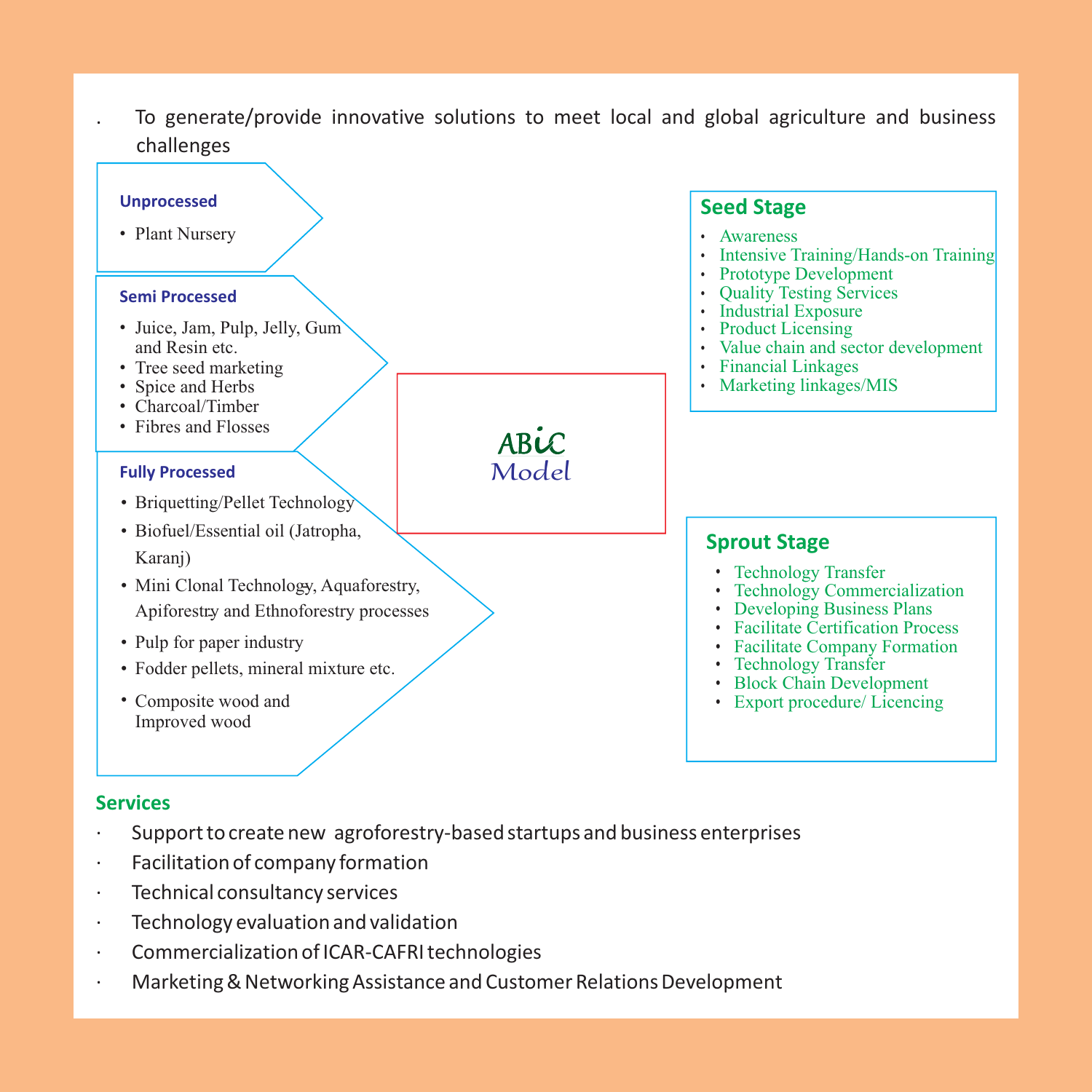- · Mentoring student entrepreneurship and promoting technology and academic support in research and development and business orientation
- · Supporting services for obtaining patent for innovation, eligible products and processes
- · Access to world class laboratories
- · Providing access to Tele/Video seminar/conference/workshop
- · General legal assistance and Regulation Compliance
- · Fund raising and Access to investors

#### **Pioneer Technologies**

- · Agroforestry models for different agroforestry zones
- · Design for water harvesting structures
- · Tools for gum extraction
- · FarmTree Mobile *App*
- · Nursery accreditation
- · Consultancy related to agroforestry and allied disciplines
- · Developing Detailed Project Report (DPR)
- · Monitoring and evaluation of government or non-government projects and programs

#### **Focus Areas**

- Plant Nursery
- · Juice, Jam, Pulp, Jelly, Gum and Resin etc.
- · Tree seed marketing
- · Spice and Herbs
- · Charcoal/Timber
- · Fibres and Flosses
- · Briquetting/Pellet Technology
- · Biofuel/Essential oil (Jatropha, Karanj)
- · Vermicomposting
- Natural farming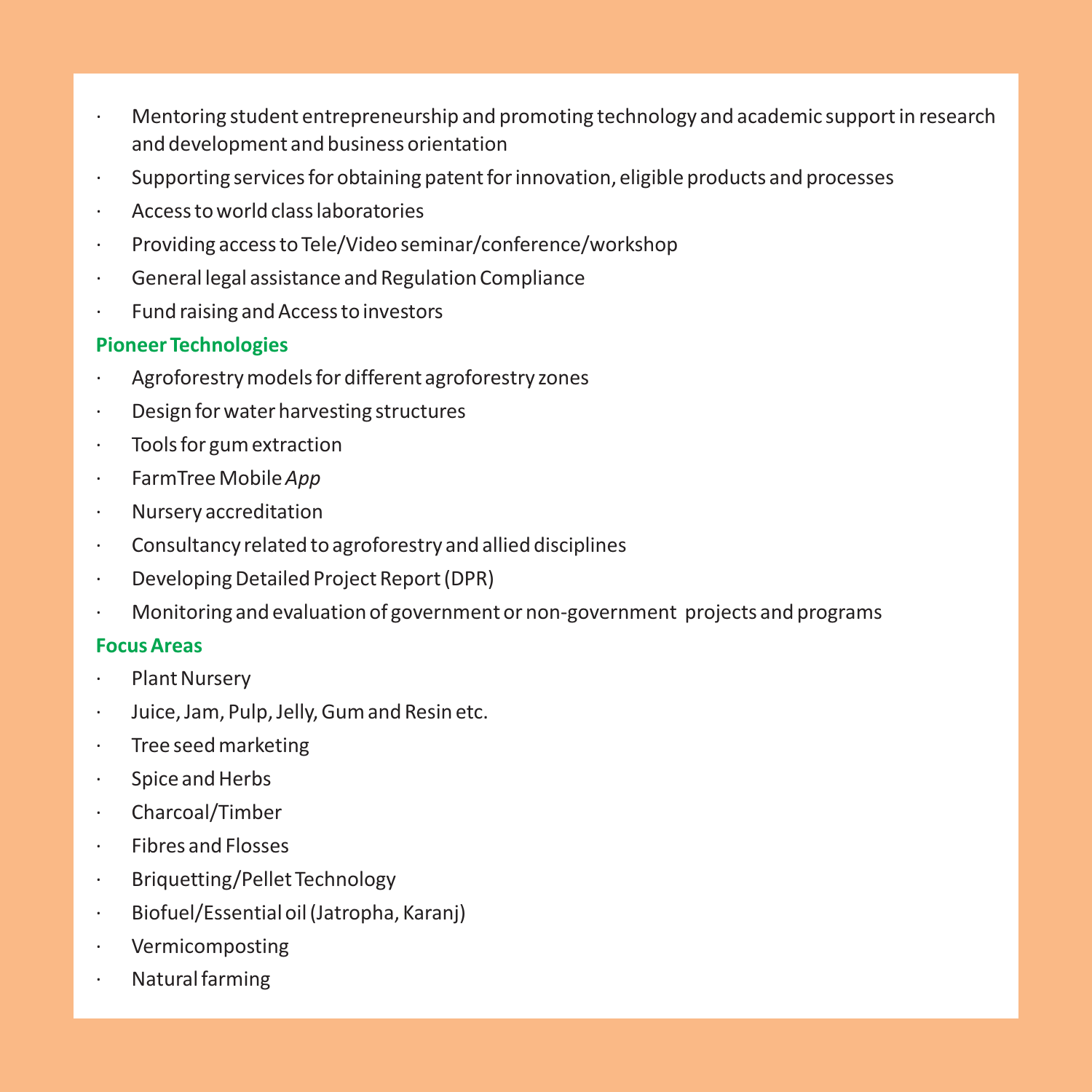- · Mini Clonal Technology, Aquaforestry, Apiforestry and Ethnoforestry
- Pulp for paper industry
- · Fodder pellets, mineral mixture etc.
- · Composite wood and Improved wood

#### **Infrastructural Facilities**

- · Dedicated Institute Technology Management Unit (ITMU)
- · Remote Sensing and Geographic Information System (RS & GIS) lab
- · Various models of agroforestry and plant nursery
- · More than 100 acres of area in research farm
- · Access to Library (E-portal) and Museum hall
- Laboratories (Agronomy, Agroforestry, Horticulture, Plant Biotechnology, Plant Physiology and Soil)
- · Sale counter
- Workstation for incubatees, 24\*7 Wi-Fi facility
- · Business ambience

## **Our Prototype Products**

\* Planting Kit \* Plant Breeding Kit

#### **Human Resource Management**

- Scientists for mentoring in different areas · MoUs for sharing of expertise
	-

- 
- · R&D Consultancy **· Consultancy** · Membership in National/International committees
- · Consortia of promising incubatees

# **Registration Fees**

| <b>Mambers Category</b> | <b>Types</b>                                               | <b>Membership fee (Rs.)</b> |
|-------------------------|------------------------------------------------------------|-----------------------------|
| Special                 | Agriculture graduates or unemployed graduates/<br>farmers. | 1000                        |
| Category A              | Individuals/entrepreneurs/womens entrepreneurs             | 2500                        |
| Category B              | MSME/FPO/NGO/SHG                                           | 4000                        |
| Category C              | Corporate/MNC's/others                                     | 7000                        |